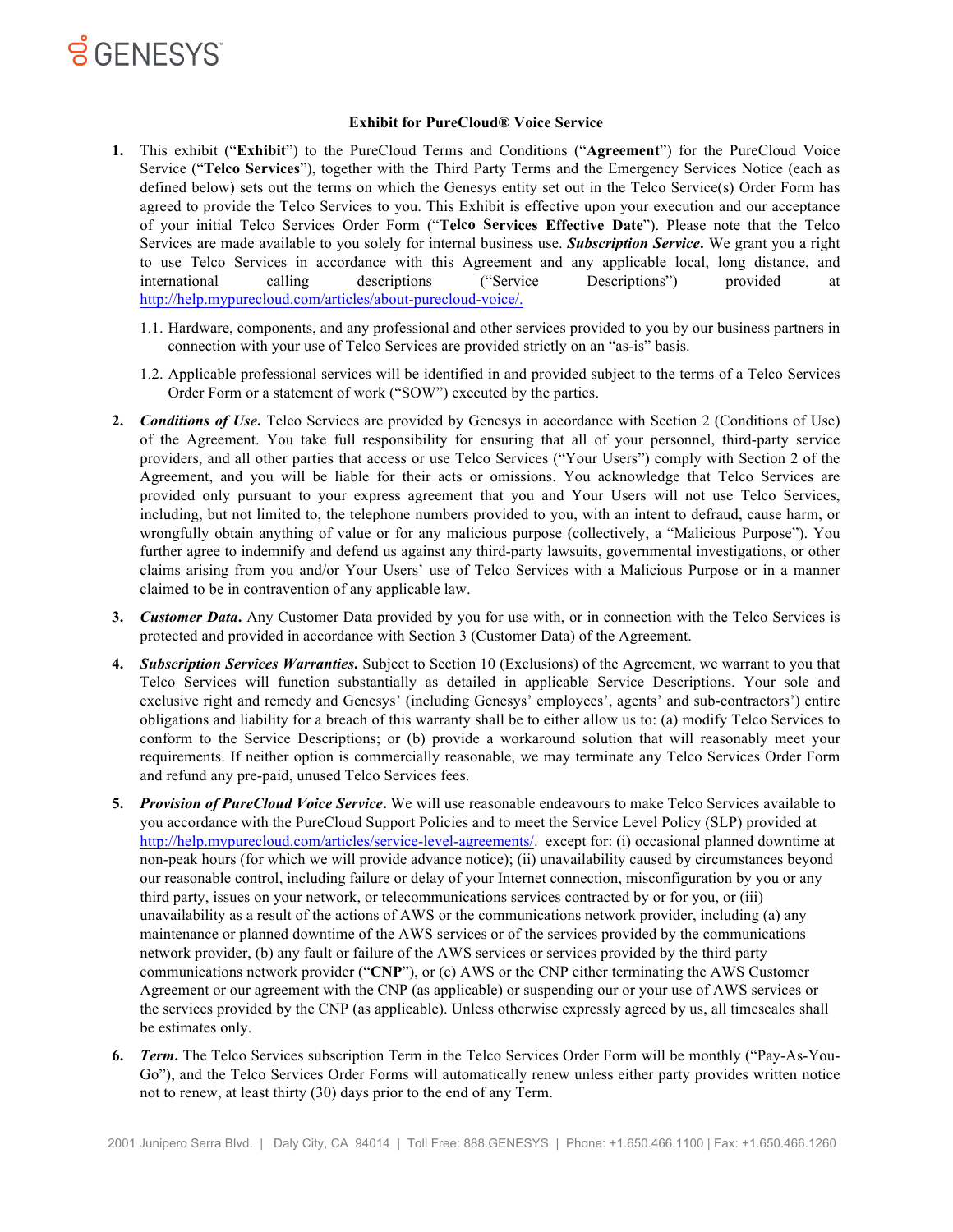# **SGENESYS**

- **7.** *Termination***.** Either party may terminate this Exhibit (a) for cause upon written notice and thirty (30) days opportunity to cure; (b) immediately by notice if an event set out in Section 11 prevents the performance of the whole or a substantial part of our obligations in relation to the Telco Services for a continuous period of thirty (30) days after the date on which it should have been performed, (c) immediately by notice if any governmental or regulatory authority with competence and/or jurisdiction over either party decides that the provision of the Telco Services under the Agreement is contrary to existing laws, rules or regulations or any decision, law or other official governmental order makes the provision of the Telco Services illegal or (d) immediately by notice if any regulatory authorisations required for the Telco Services was or is not obtained, is withdrawn, or is no longer valid for whatever reason.
- **8.**
- **9.** *Effect of Termination***.** Upon termination or expiration of this Exhibit: (a) all Telco Services Order Forms and your right to access Telco Services will immediately terminate; and (b) for a period of thirty (30) days, or for such other period required by applicable law, following the date of Telco Services termination, you may request (in writing) a copy of your Telco Services call history, call detail records, and invoices.
- **10.** *Payments, Taxes, and Rates*. Unless the applicable Telco Services Order Form contains other payment terms, payments will be based on Telco Services usage and made in accordance with Section 6 (Payment) of the Agreement. In the event that we do not have sufficient call detail records or other transactional data needed to generate your Telco Services bill, you will be billed at our minimum usage rate applicable to your Telco Services deployment. All Telco Services domestic and international calling rates are variable and subject to change, including, but not limited to, instances where our carriers raise their rates. You may view the current Telco Services rate schedule via the following webpage and will be deemed to have received and accepted rate changes when we post them: http://help.mypurecloud.com/?p=64839. Your porting and certain other Telco Services charges you might incur are also variable and subject to change, including, but not limited to, snapback porting fees and porting escalation fees. You are required to pay any and all taxes, fees, surcharges or other similar charges of any kind imposed by any governmental tax authority with respect to the Telco Services (and to reimburse us for any such charges paid by us, except for taxes imposed on our income), in addition to all other payments, charges and fees described in any portion of the Agreement or otherwise required by law. For the avoidance of doubt, and merely as examples, if VAT or any sales or use tax, or withholding tax of any kind, is imposed on any payment obligation you have under the Agreement, you will pay all such taxes in addition to paying the full and unreduced payments, charges and fees to us that are otherwise required to be paid under the Agreement. We retain the right to invoice, including any amended or corrected invoices, for Service(s) for a period of up to six (6) months after the date we provide the Service(s) to you. We will retain such rights for such period notwithstanding any prior invoices to you for the same period(s) and regardless of any otherwise conflicting terms or conditions of this Agreement. For the duration of this period, we will not be deemed to have waived any rights with regard to invoicing for the provided Service(s) that are subject to this period, nor will any legal or equitable doctrines apply, including estoppel or laches.
- **11.** *Compliance with Law*. In accordance with Section 15(3) (Compliance with Law) of the Agreement, each party will perform this Agreement in compliance with all applicable laws, and you are solely responsible for ensuring that use of Telco Services is in accordance with all applicable laws and regulations and for ensuring that you comply with all requirements imposed by law with respect to reporting and payment of any taxes in accordance with Section 9 (Payments, Taxes, and Rates) above.
- **12.** *Force Majeure.* We shall not be liable for failure or delay in the performance of our obligations caused by or resulting from force majeure including events that are unpredictable, unforeseeable or irresistible, such as any extremely severe weather, flood, landslide, earthquake, storm, lightning, fire, subsidence, epidemic, acts of terrorism, biological warfare, outbreak of military hostilities (whether or not war is declared), riot, explosions, strikes or other labour unrest, civil disturbance, sabotage, expropriation by governmental authorities and any other act or any event that is outside of our reasonable control. We will have no liability to you for failure to supply the Telco Services if we are prevented by legal or regulatory restrictions from supplying the Telco Services.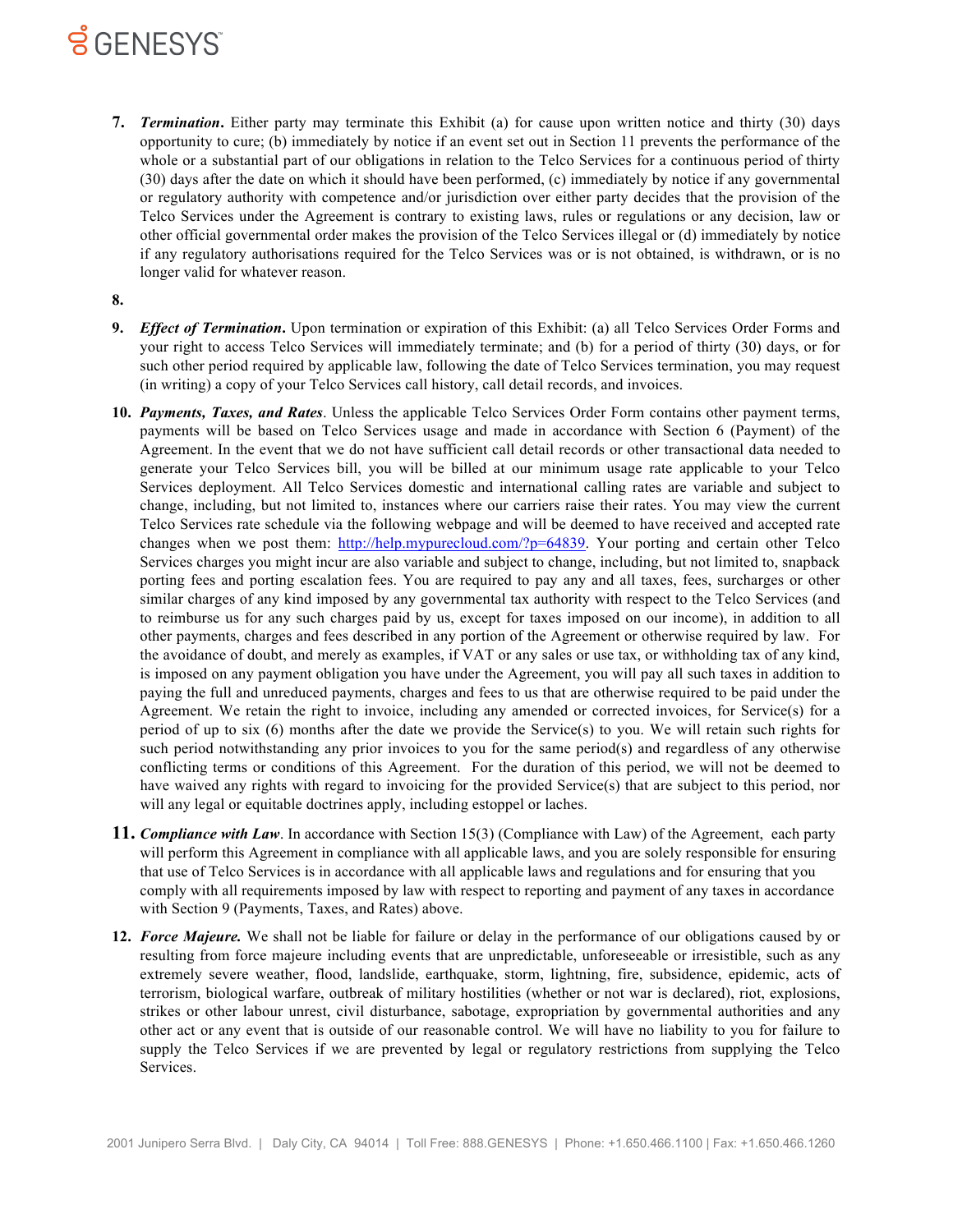## **SGENESYS**

#### **13.** *Your obligations*. You shall:

- (a) ensure that all preparatory work, information, items or consents required in order for us to supply the Telco Services are completed, made available or obtained at the your own cost in sufficient time to allow us to deliver the Telco Services;
- (b) comply with our reasonable requests that are necessary for reasons of security, quality, or performance of the Telco Services;
- (c) be responsible for the provision, installation, configuration, monitoring and maintenance of any equipment connected to or used in connection with the Telco Services and shall ensure that any equipment connected to or used with the Telco Services is connected and used in accordance with any instructions and safety and security procedures applicable to the use of that equipment;
- (d) ensure that equipment attached (directly or indirectly) to the Telco Services is technically compatible with the Telco Services and approved for that purpose under any applicable law or regulation; and
- (e) co-operate with our reasonable requirements in relation to any customer satisfaction surveys organised by or on behalf of us or the CNP.

#### *14. Personal Data.*

- 14.1. You acknowledge that Personal Data processed by us or the CNP in the provision of the Telco Services may be:
	- 14.1.1. held on a variety of systems, networks and facilities worldwide including systems and databases used by help desks, service desks and/or network management centres used for providing the Telco Services;
	- 14.1.2. used for billing, sales, technical, commercial and/or procurement purposes;
	- 14.1.3. located, hosted, managed, accessed or transferred worldwide; and
	- 14.1.4. provided or transferred by us to the CNP and to any affiliate, subcontractor or supplier of the CNP ("**CNP Processors**") worldwide to the extent necessary to allow the CNP Processors to perform their respective obligations in respect of the Services.
- 14.2. We confirm that we will, and we will procure that the CNP Processors will, comply with any data protection laws applicable to us and them in our or their processing of personal data in connection with the Telco Services.
- 14.3. You consent to, and warrant that all relevant Data Subjects have given their informed consent to, the CNP processing Personal Data in order to:
	- 14.3.1. perform its obligations in relation to the provision of Telco Services, including for number portability and directory services; and
	- 14.3.2. for the purpose of administration, provisioning, billing and reconciliation, maintenance, support and product development, fraud detection and prevention, marketing and sales, revenue and customer analysis and reporting.
- **15.** *ACCESS TO EMERGENCY SERVICES.* You acknowledge and agree that access to the emergency services via the Telco Services is subject to the Telco Services Emergence Services Notice provided at http://help.mypurecloud.com/?p=63501 ("**Emergency Services Notice**"), and the exclusions in relation to, and limitations of, our liability as set out in the Emergency Services Notice. EMERGENCY SERVICES ARE NOT OFFERED ON TOLL-FREE NUMBERS OR SIMILAR SERVICE ACCESSORIES OR ADD-ON SERVICE PLANS.
- **16.** *Traffic Data.* You acknowledge that we will process or store data relating to the transmission of a communication through the Telco Services, including data relating to the time or duration of a communication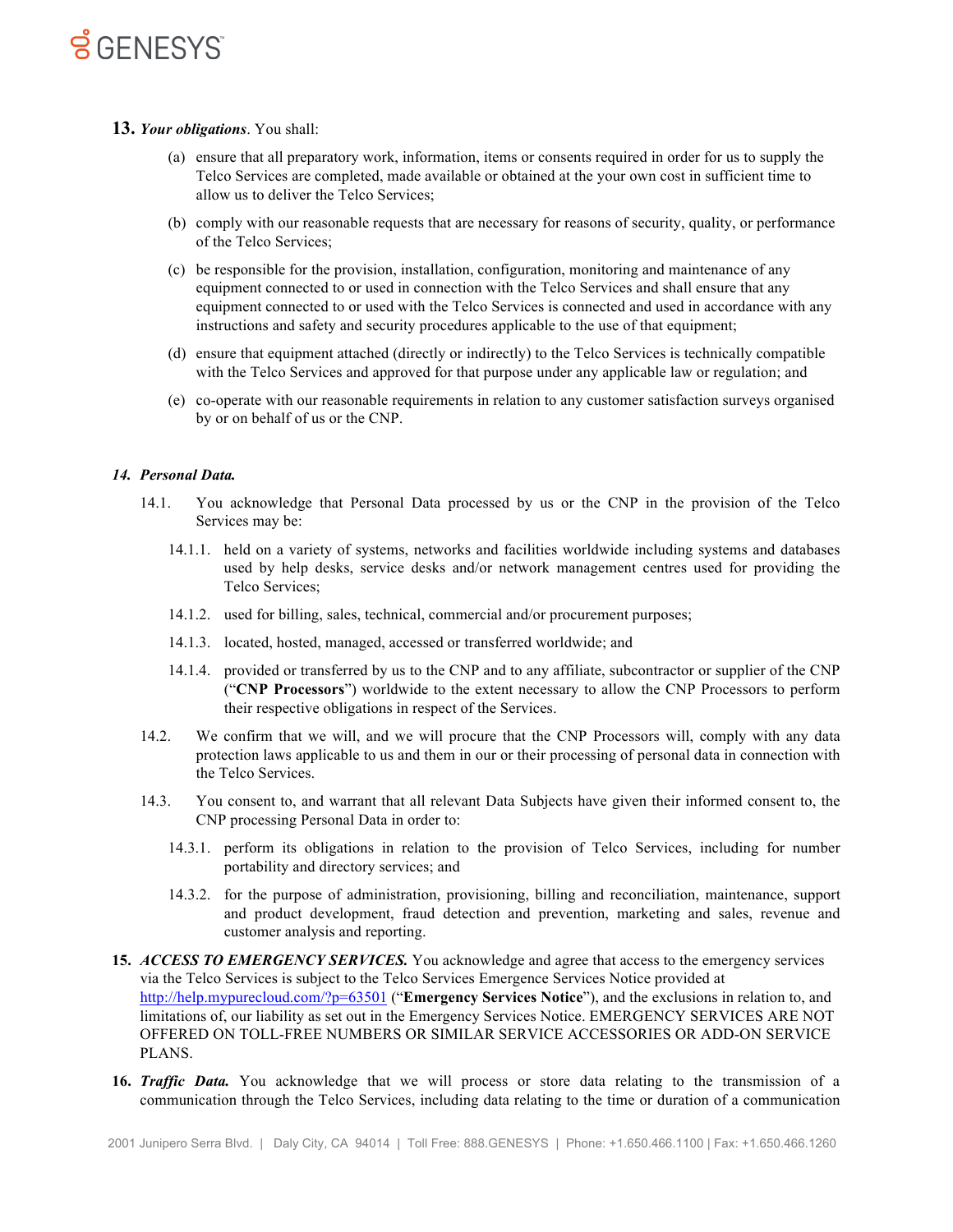

("**Traffic Data**"), to manage billing or traffic, handle customer enquiries, or to prevent or detect fraud. You hereby consent to us processing the Traffic Data in accordance with this Section 16, and to us retaining such Traffic Data for so long as we require it in connection with the provision of Telco Services, up to a maximum of twenty-four (24) months or such longer period as may be required by applicable laws and regulations.

### **17.** *Access for Disabled End Users.*

- 17.1. Any of the end user information relating to the features of Telco Services is available in large print or audio format upon advance written request.
- 17.2. Telco Services provides pass-through relay services as required by local law.
- 17.3. Telco Services allows end users who are so visually impaired or otherwise disabled that they are unable to use a printed directory with access, free of charge, to directory information and directory enquiry facilities in a form which is reasonably appropriate to meet their needs and allow connection to requested telephone numbers.
- *18. Directories.* We will provide access to directory services through the Telco Services. You may contact us to request that your contact details and/or the contact details of your end users are not included in such a directory.
- **19.** *Caller ID*. Telco Services provides caller identification features to end users, which allow the identity of the user making a call to be shown to the call recipient. As part of these features, end users are able to withhold their numbers when making outgoing calls through Telco Services, to prevent the identity of a caller being presented when receiving an incoming call, and to reject calls from anonymous callers who have chosen to withhold their identity. Notwithstanding the foregoing, Telco Services may transmit caller number information internally where required in connection with the provision of Telco Services and to applicable authorities for purposes such as billing, regulatory compliance and emergency services calls.
- **20.** *Reverse charge calls*. You shall ensure that your end users do not accept reverse charge or collect calls.
- **21.** *Third Party Terms***.** You will ensure that your (and your users') use of Telco Services complies in all respects with the contractual obligations related to our third party licensors and/or service providers, which are identified at http://help.mypurecloud.com/?p=64792 or in an applicable Order Form ("**Third Party Terms**").

#### **22.** *Modifications*.

- 22.1. We may modify the Agreement from time to time by posting a revised version on the PureCloud Website and/or by otherwise notifying you in accordance with Section 18.7 of the Agreement. The modified Agreement will become effective upon posting or, if we notify you by email, as stated in the email message, and to the extent not allowed by applicable law, upon your next renewal term, provided we've given the notification as required in Section 18.7. By continuing to use the Telco Services after the effective date of any modifications to the Agreement, you agree to be bound by the modified Agreement.
- 22.2. If any proposed modification under Section 22.1 materially and to your detriment decreases any of our obligations under this Agreement or the functionality of the Telco Services, we will provide you with at least one (1) month's written notice before implementing such modification. In the event that you do not wish to accept such modification, you may provide us notice in writing to terminate this Agreement before such modification takes effect and receive a refund of fees from us for any Telco Services paid for but not received.
- 22.3. AWS may modify the AWS Customer Agreement in accordance with Section 12 of the AWS Customer Agreement (as amended or replaced from time to time), and you acknowledge that, upon your renewal of the Telco Service, it is your responsibility to check the AWS Customer Agreement for modifications to the AWS Customer Agreement in accordance with that Section 12.
- **23.** *Suspension of Service***.** You acknowledge and agree that a Telco Services outage due to suspension of your account as a result of billing issues, non-payment, or delinquency of your account or any other reason, including, but not limited to, those reasons described elsewhere in this Agreement, will prevent all use of Telco Services, including emergency services dialing. We may occasionally: